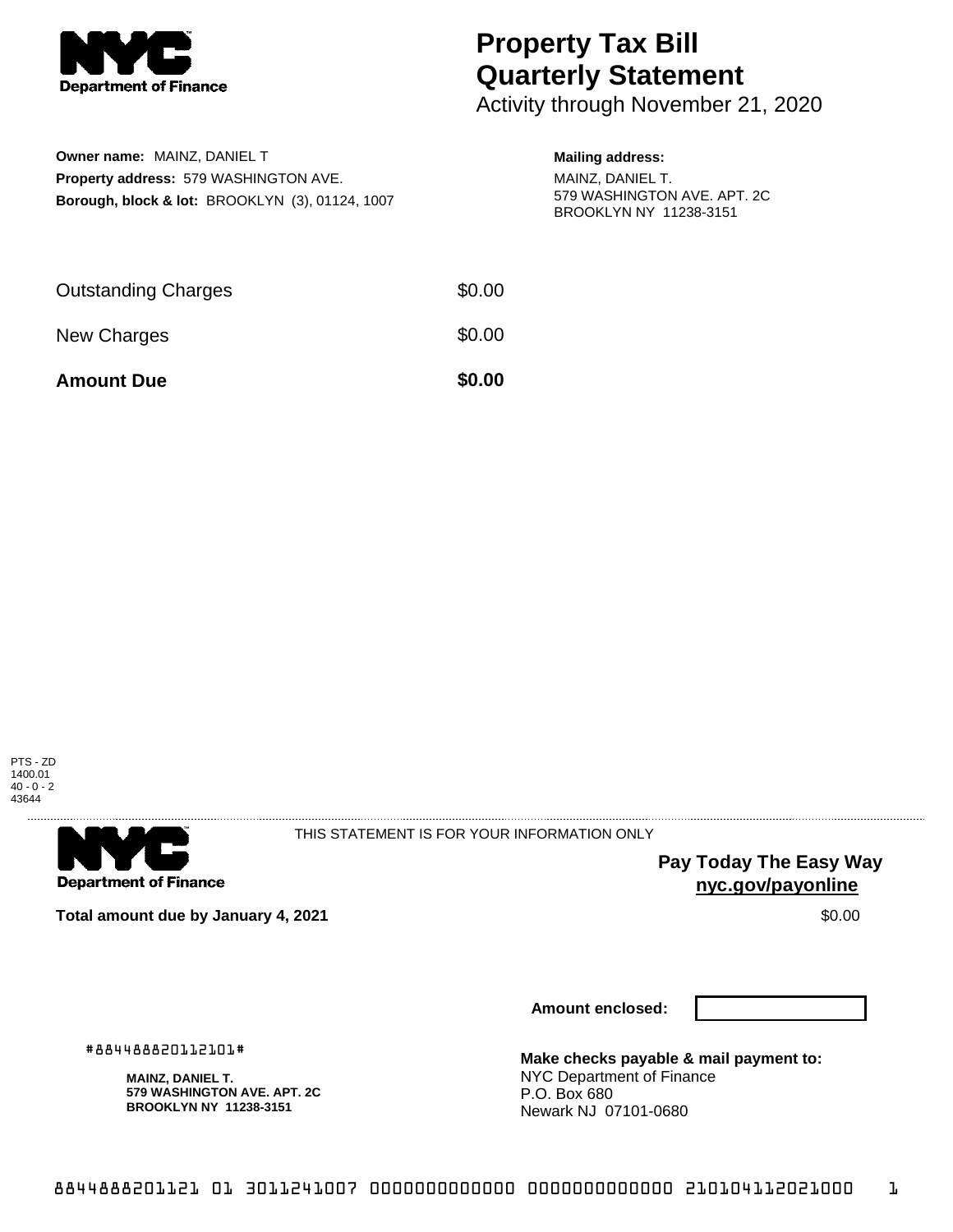

| <b>Previous Charges</b>                                             |                      |                 | Amount                          |
|---------------------------------------------------------------------|----------------------|-----------------|---------------------------------|
| Total previous charges including interest and payments              |                      |                 | \$0.00                          |
| <b>Current Charges</b>                                              | <b>Activity Date</b> | <b>Due Date</b> | Amount                          |
| Finance-Property Tax<br><b>Adopted Tax Rate</b><br>Payment Adjusted | 01/01/2021           | 01/01/2021      | \$0.00<br>$$ -38.78$<br>\$38.78 |
| <b>Total current charges</b>                                        |                      |                 | \$0.00                          |
| <b>Tax Year Charges Remaining</b>                                   | <b>Activity Date</b> | <b>Due Date</b> | <b>Amount</b>                   |
| <b>Finance-Property Tax</b>                                         |                      | 04/01/2021      | \$0.00                          |
| <b>Adopted Tax Rate</b>                                             |                      |                 | $$ -38.78$                      |
| <b>Early Payment Discount</b>                                       |                      | 04/01/2021      | \$0.39                          |
| Payment Adjusted                                                    | 01/01/2021           |                 | \$38.39                         |
| Total tax year charges remaining                                    |                      |                 | \$0.00                          |
| <b>Overpayments/Credits</b>                                         | <b>Activity Date</b> | <b>Due Date</b> | <b>Amount</b>                   |
| <b>Refund Available</b>                                             |                      | 07/01/2017      | $$-112.51$                      |
| Refund Available                                                    |                      | 07/01/2019      | $$-17.75$                       |
| Refund Available                                                    |                      | 07/01/2019      | $$-17.75$                       |
| Refund Available                                                    |                      | 07/01/2019      | $$-7.76$                        |
| Refund Available                                                    |                      | 07/01/2019      | $$-17.75$                       |
| <b>Credit Balance</b>                                               |                      | 07/01/2020      | $$-77.17$                       |
| Total overpayments/credits remaining on account                     |                      |                 | \$250.69                        |

You must apply for a refund or a transfer of credits resulting from overpayments within six years of the date of **the overpayment or credit. Please note that overpayments and credits are automatically applied to unpaid taxes.**

## **Home banking payment instructions:**

- 1. **Log** into your bank or online bill pay website.
- 2. **Add** the new payee: NYC DOF Property Tax. Enter your account number, which is your boro, block and lot, as it appears here: 3-01124-1007 . You may also need to enter the address for the Department of Finance. The address is P.O. Box 680, Newark NJ 07101-0680.
- 3. **Schedule** your online payment using your checking or savings account.

## **Did Your Mailing Address Change?**

If so, please visit us at **nyc.gov/changemailingaddress** or call **311.**

When you provide a check as payment, you authorize us either to use information from your check to make a one-time electronic fund transfer from your account or to process the payment as a check transaction.